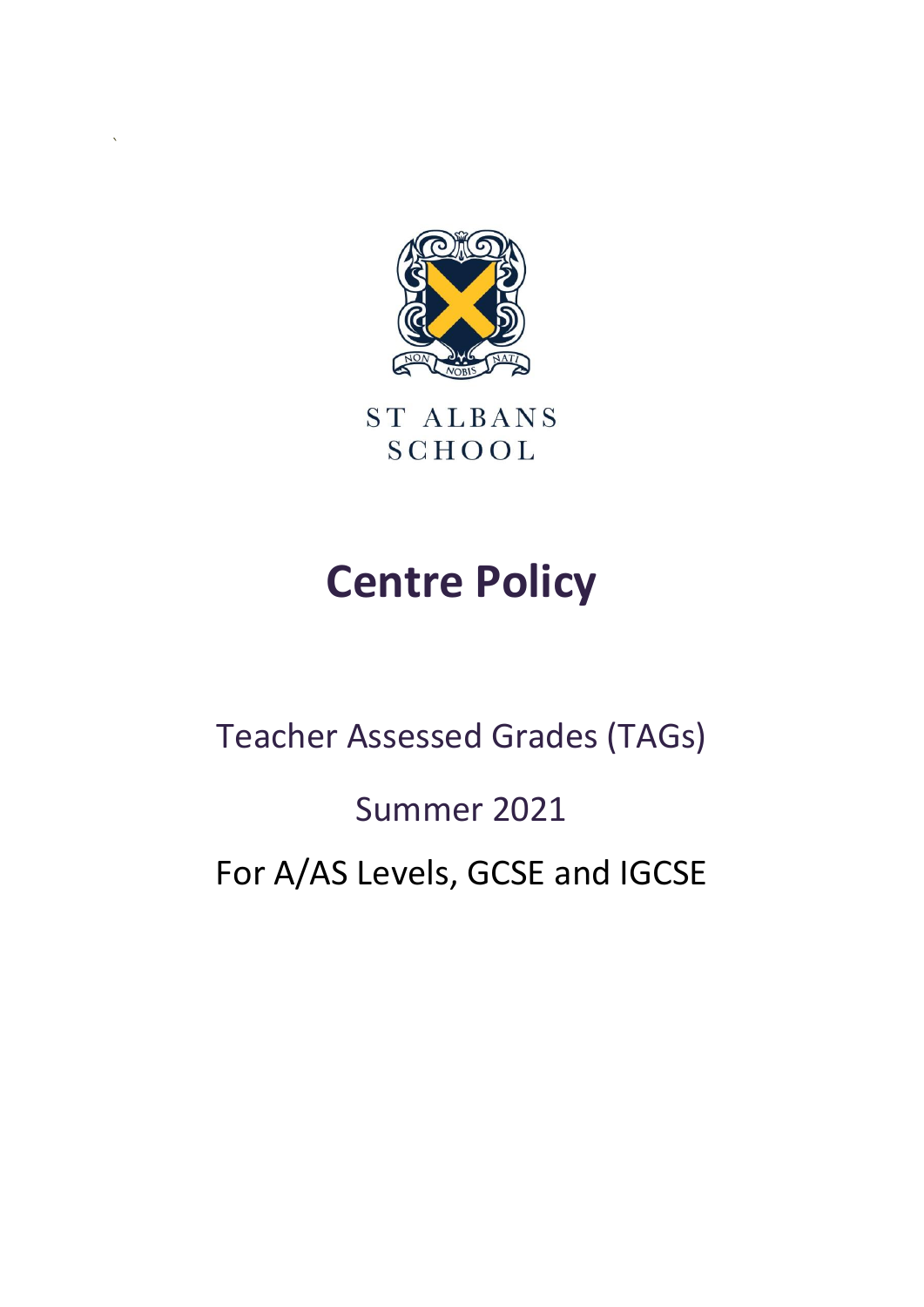## Centre Policy for determining teacher assessed grades – summer 2021: St Albans School

#### **Statement of Intent**

This section provides details of the purpose of this document, as appropriate to our centre:

The purpose of this policy is:

- To ensure that teacher assessed grades are determined fairly, consistently, free from bias and effectively within and across departments.
- To ensure the operation of effective processes with clear guidelines and support for staff.
- To ensure that all staff involved in the processes clearly understand their roles and responsibilities.
- To support teachers to take evidence-based decisions in line with Joint Council for Qualifications guidance.
- To ensure the consideration of historical centre data in the process, and the appropriate decision making in respect of teacher assessed grades.
- To support a high standard of internal quality assurance in the allocation of teacher assessed grades.
- To support our centre in meeting its obligations in relation to equality legislation.
- To ensure our centre meets all requirements set out by the Department of Education, Ofqual, the Joint Council for Qualifications and awarding organisations for Summer 2021 qualifications.
- To ensure the grading process is clearly communicated to candidates and their parents.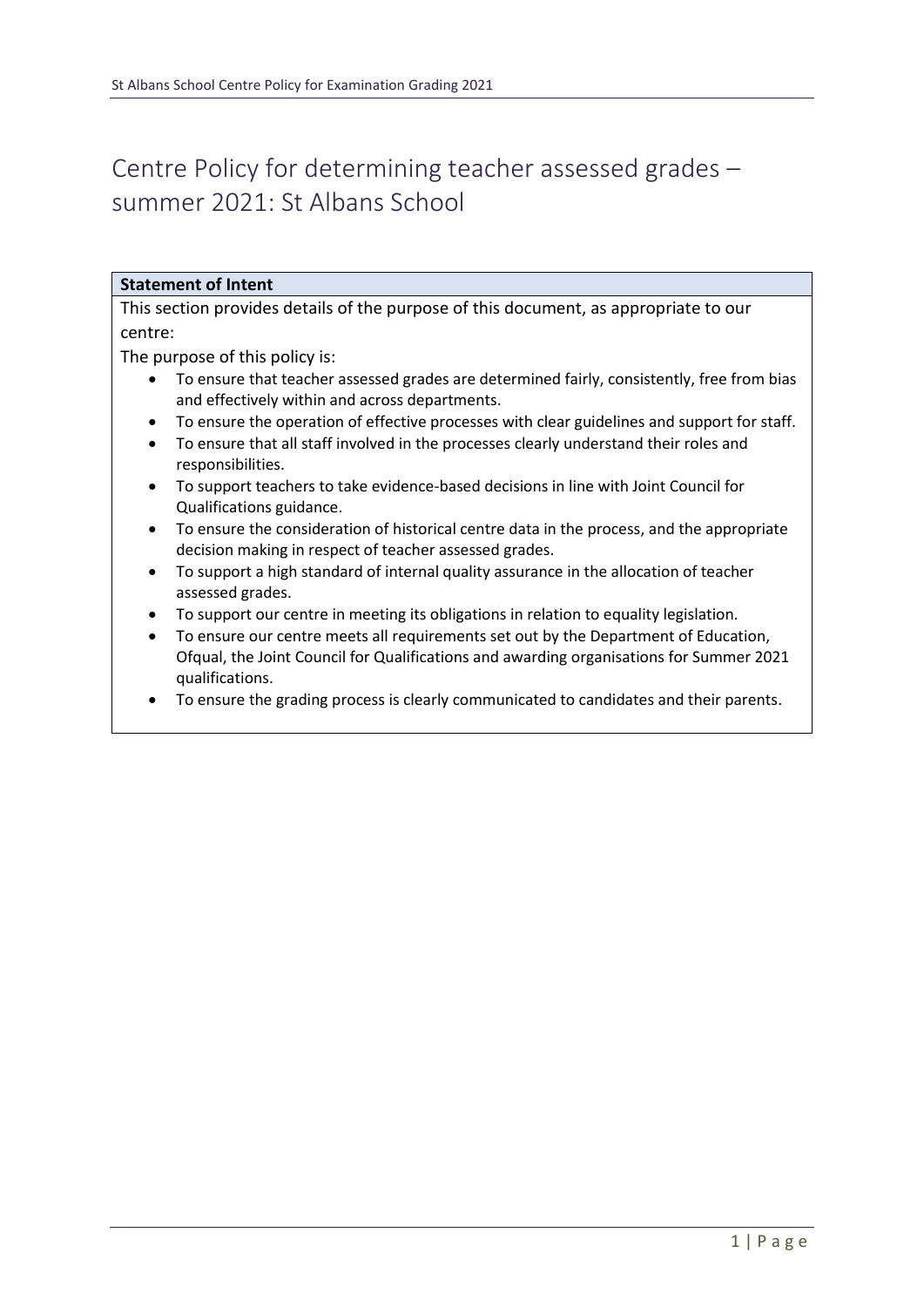#### **Roles and Responsibilities**

This section gives details of the roles and responsibilities within our centre:

#### **Head of Centre**

- Our Head of Centre, the Headmaster, will be responsible for approving our policy for determining teacher assessed grades.
- Our Head of Centre has overall responsibility for the School as an examinations centre and will ensure that clear roles and responsibilities of all staff are defined.
- Our Head of Centre will confirm that teacher assessed grade decisions represent the academic judgement made by teachers and that checks are in place to ensure that these align with the guidance on standards provided by awarding organisations.
- Our Head of Centre will ensure that a robust internal quality assurance process has been produced and signed off in advance of results being submitted.

#### **Senior Leadership Team and Heads of Department**

The Deputy Head – Teaching and Learning, Assistant Head – Data and Curriculum, and Heads of Departments will:

- provide training and support to our other staff,
- support the Head of Centre in the quality assurance of the final teacher assessed grades,
- ensure an effective and consistent approach within and across departments and authenticate the preliminary outcome from single teacher subjects,
- ensure that staff have a clear understanding of the internal and external quality assurance processes and their role within it,
- ensure that all teachers within departments make consistent judgements about student evidence in determining a grade,
- ensure all staff conduct assessments under the appropriate levels of control with reference to guidance provided by the Joint Council for Qualifications,
- ensure teachers have the information required to make accurate and fair judgements,
- ensure that a Head of Department Checklist is completed for each qualification for which they are submitting grades.

#### **Teachers / Head of Learning Support**

Our teachers and the Head of Learning Support will:

- ensure they conduct assessments under our centre's appropriate levels of control and have sufficient evidence, in line with this Centre Policy and guidance from the Joint Council for Qualifications, to provide teacher assessed grades for each student that they have entered for a qualification,
- ensure that the teacher assessed grade assigned to each student is a fair, valid and reliable reflection of the assessed evidence available for each student,
- make judgements based on what each student has been taught and what they have been assessed on, as outlined in the section on grading in the main JCQ guidance**,**
- produce an Assessment Record for each subject cohort, which includes the nature of the assessment evidence being used, the level of control for the assessments that are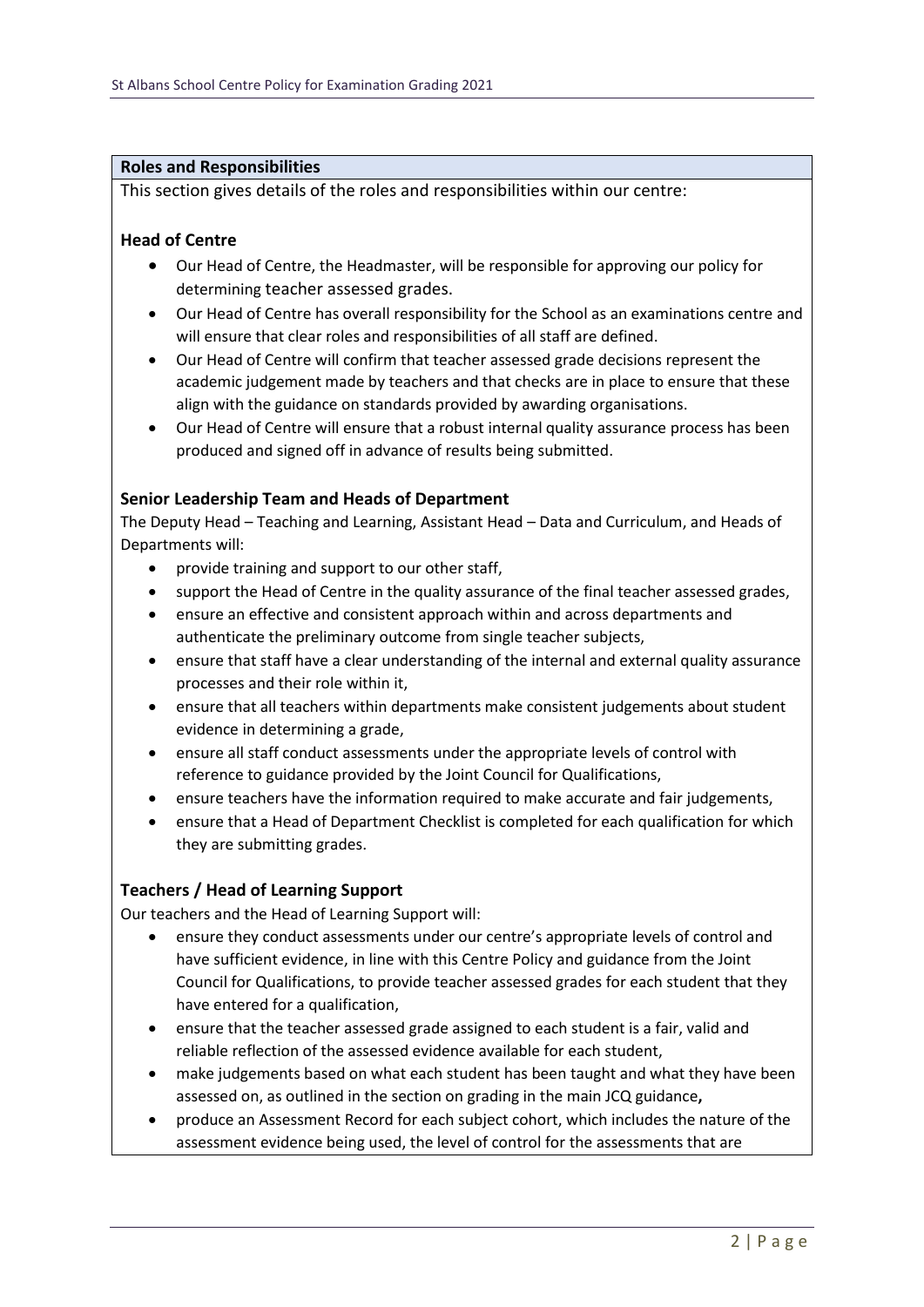considered, and any other evidence that explains the determination of the final teacher assessed grades and records any necessary variations for individual students,

• submit collated evidence and associated documentation for each candidate to the Examinations Officer for secure storage and retrieval as required until the end of the period for appeals

#### **Examinations Officer**

Our Examinations Officer will:

- be responsible for the administration and submission of our final teacher assessed grades and for managing the post-results services.
- securely store and be able to retrieve evidence and associated documentation to justify grading decisions until the end of the period for appeals.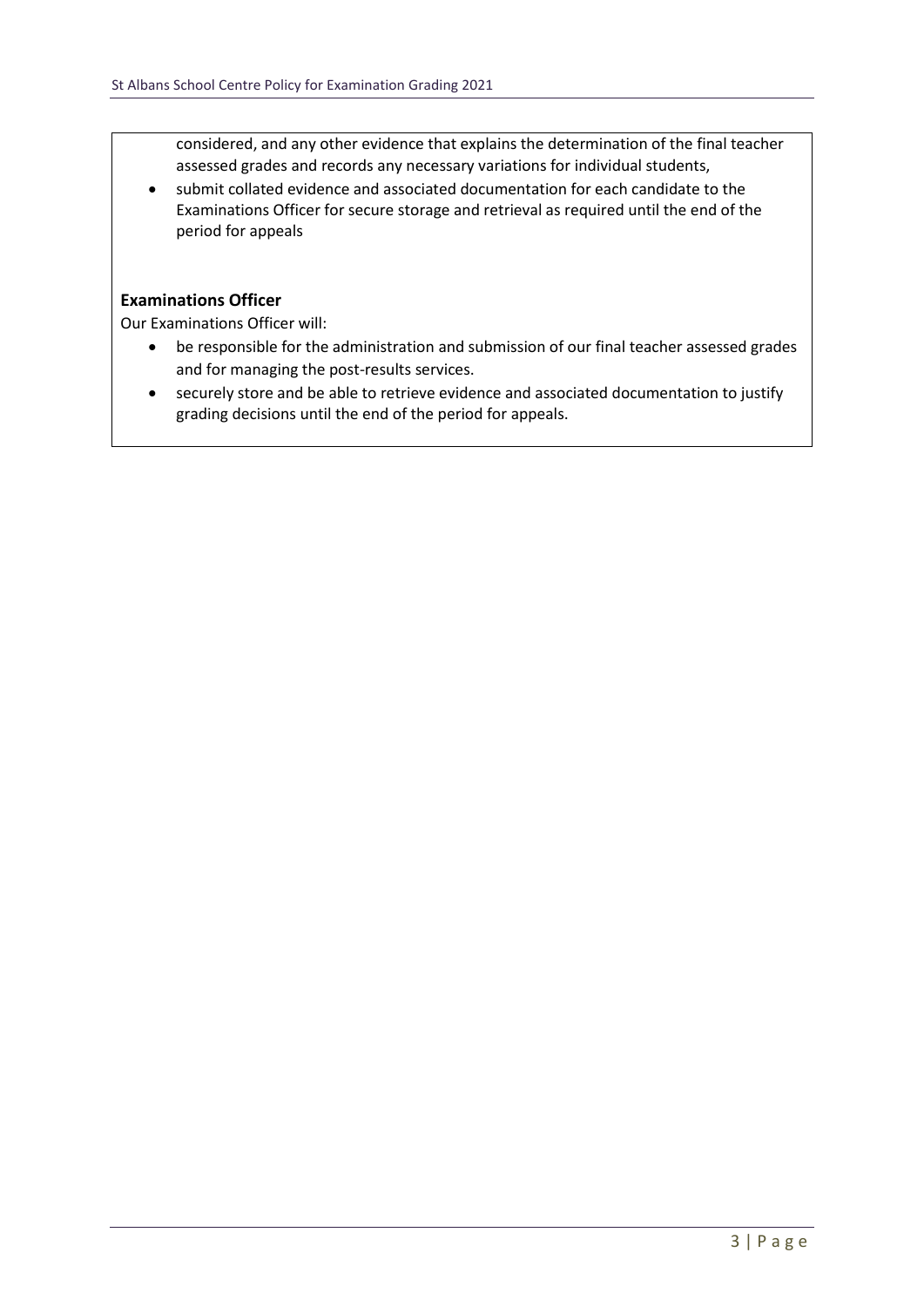#### **Training**

This section provides details of the approach our centre is taking to training, support and guidance in determining teacher assessed grades this year.

- Heads of Department were asked to read the provisional centre approach with the JCQ, Ofqual and exam board information over the Easter holidays.
- Teachers involved in determining grades in our centre attended training on Tuesday  $13<sup>th</sup>$ April to help achieve consistency and fairness to all students. The briefing was recorded for those who could not attend the live event.
- Further training for Heads of Department will be provided on  $13<sup>th</sup>$  May.
- Teachers will engage fully with all training and support that has been provided by the Joint Council for Qualifications and the awarding organisations.
- Teachers will be required to complete a document to confirm they have attended training, read the relevant documents (including the Centre Policy) and will act according to the guidelines throughout the process of awarding grades.

#### **Support for Newly Qualified Teachers and teachers less familiar with assessment**

This section provides details of our approach to training, support and guidance for newly qualified teachers and teachers less familiar with assessment.

- We will provide mentoring by Heads of Department or experienced teachers of NQTs and teachers less familiar with assessment.
- We will put in place additional internal reviews of teacher assessed grades for NQTs and other teachers as appropriate.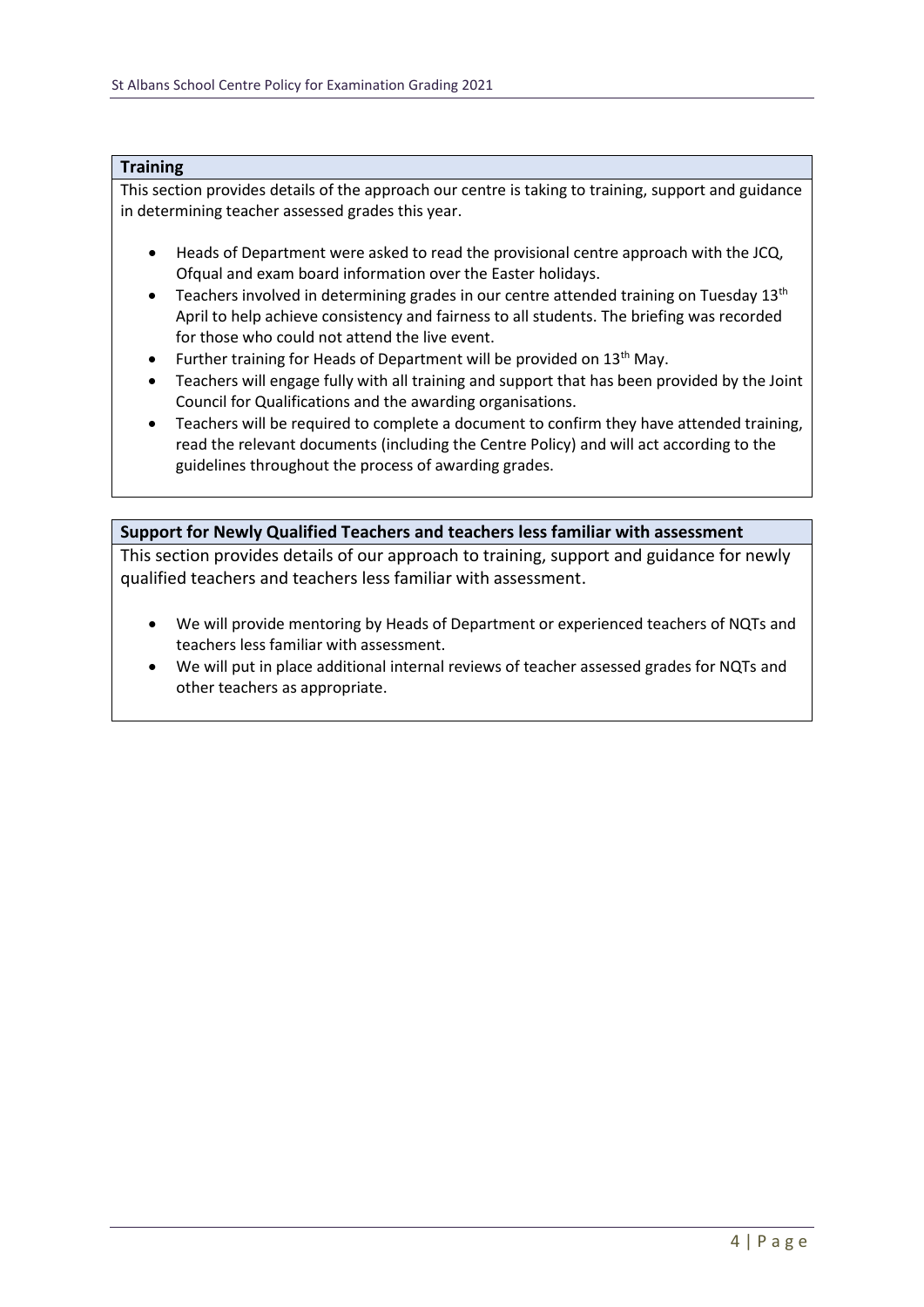#### **A. Use of evidence**

This section gives details in relation to our use of evidence.

- Teachers making judgements will have regard to the Ofqual guidance on recommended evidence, and further guidance provided by awarding organisations.
- All candidate evidence used to determine teacher assessed grades, and associated documentation, will be retained and made available for the purposes of external quality assurance and appeals.
- Evidence used to determine grades will be focused on the three assessment points in April/May but will also draw on evidence from across the course. The assessment points (AP1, AP2, AP3) will ensure controlled conditions to strengthen the authenticity of responses and will include provision for all access arrangements.

#### **GCSE**

Evidence for all exam boards (except CAIE) will be provided in the form of a portfolio consisting of:

- AP1 (except D&T and Drama)
- AP2
- AP3 (except English Language and Music)
- NEA (where applicable)
- Mock exam
- One further summative assessment from the course of study of the department's choosing and/or class performance marks (practical subjects only)

N.B. Art portfolios will consist of sketch books only.

#### **A Level**

Evidence for all exam boards (except CAIE) at will be provided in the form of a portfolio consisting of:

- AP1 (except D&T)
- AP2
- AP3 (except Music)
- NEA (where applicable)
- Two further summative assessments from the course of study of the department's choosing and/or class performance marks (practical subjects only)

NB Art portfolios will consist of sketch books only.

- Departments have submitted proposals stating exactly which evidence they intend to use for each cohort and provide a rationale as to why this evidence has been selected.
- The assessment points in April/May are all based on tasks that reflect the specification, follow the same format as awarding organisation materials, and will be marked in a way that reflects awarding organisation mark schemes. Some of these include exam board papers, others are designed by departments based on previous years' exam paper questions.
- We have combined and/or removed elements of questions where, for example, a multipart question includes a part which focuses on an element of the specification that has not been taught.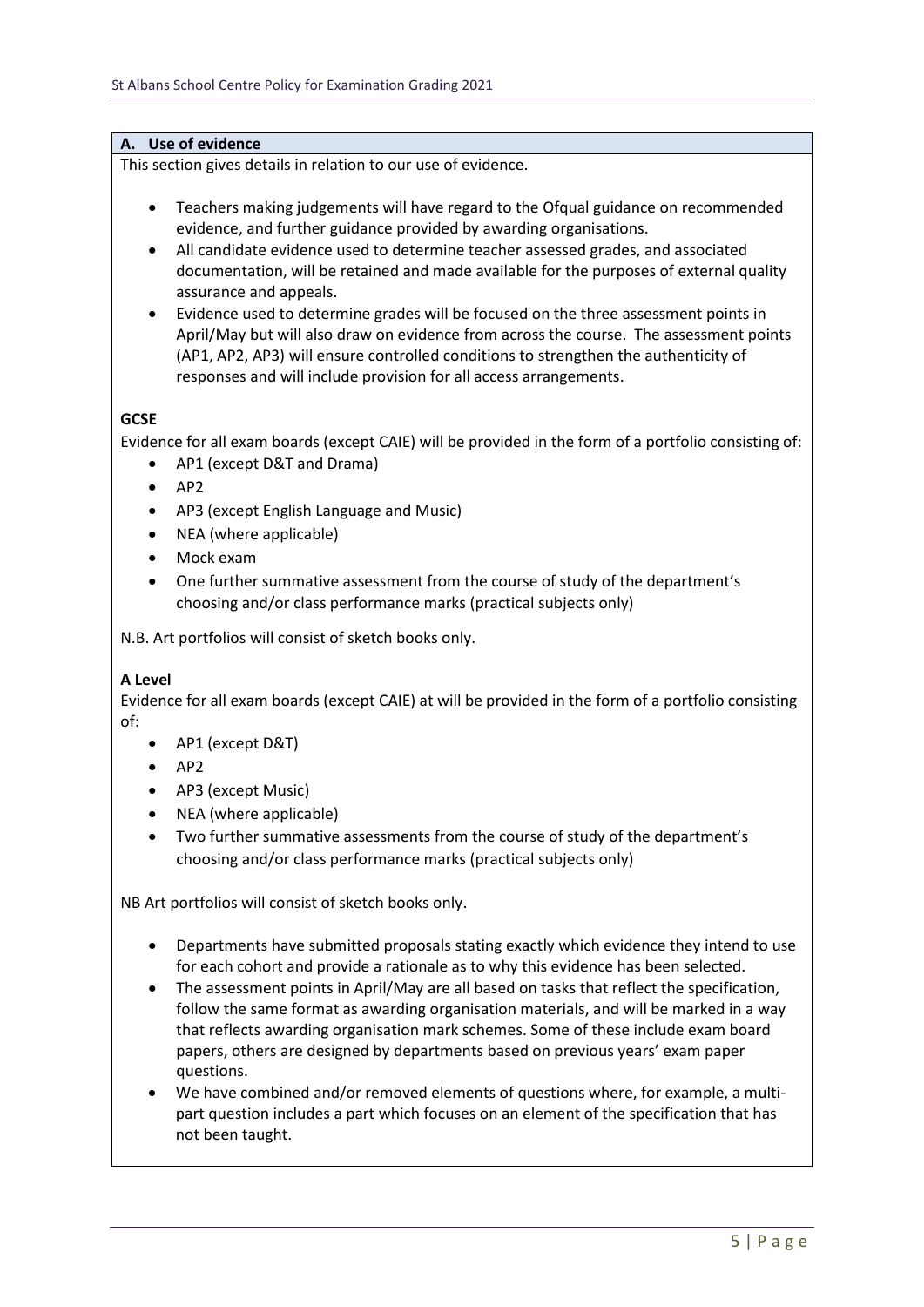Our centre will ensure the appropriateness of evidence and balance of evidence in arriving at grades in the following ways:

- We will consider the level of control under which each piece of evidence was completed, for example, whether the evidence was produced under high control and under supervision or at home. We are prioritising evidence that has been completed in School under controlled conditions. In most cases we will not use evidence from home except in exceptional circumstances. If this evidence is required, we will ensure that we are able to authenticate the work as the student's own.
- We will consider the specification and assessment objective coverage of the evidence.
- We will consider the depth and breadth of knowledge, understanding and skills assessed, especially higher order skills, within individual assessments.
- We will consider the weighting attached to each topic, task and skill in the overall assessment of the specification when examination boards determine grades in normal years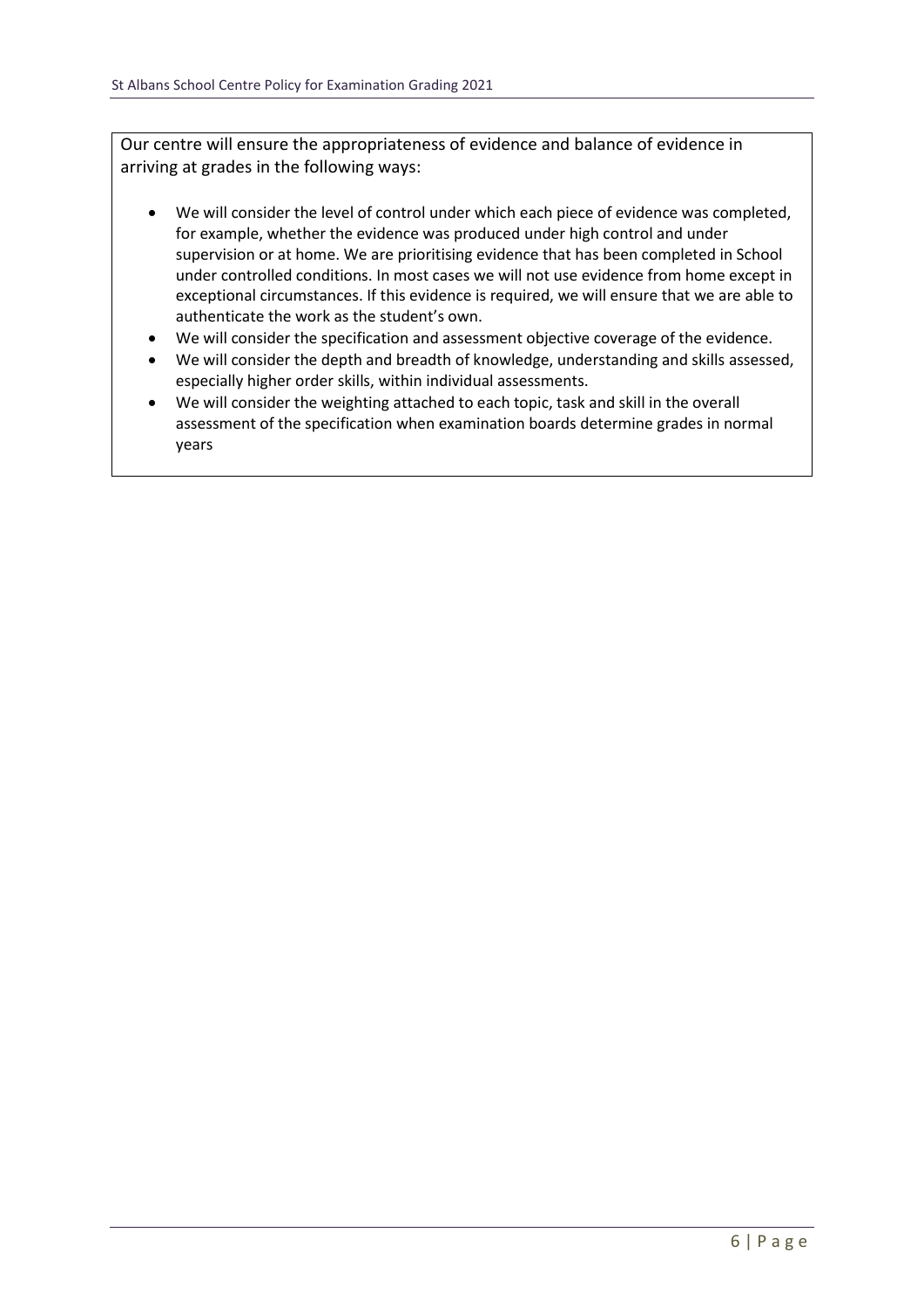### Use of appropriate evidence for Pearson IGCSEs

This section of our Centre Policy indicates how our centre will give due regard to the section in the Pearson guidance entitled: Guidance on grading for teachers.

| <b>B.</b> Use of evidence                                                                                                                                                                                                                                                                                                                                                                                                                                                                                                                                                                                                                                                                                                                                                                                                                                                                                                                                                                                                                                                                                                                                                               |                                                      |
|-----------------------------------------------------------------------------------------------------------------------------------------------------------------------------------------------------------------------------------------------------------------------------------------------------------------------------------------------------------------------------------------------------------------------------------------------------------------------------------------------------------------------------------------------------------------------------------------------------------------------------------------------------------------------------------------------------------------------------------------------------------------------------------------------------------------------------------------------------------------------------------------------------------------------------------------------------------------------------------------------------------------------------------------------------------------------------------------------------------------------------------------------------------------------------------------|------------------------------------------------------|
| Outline of assessment approach                                                                                                                                                                                                                                                                                                                                                                                                                                                                                                                                                                                                                                                                                                                                                                                                                                                                                                                                                                                                                                                                                                                                                          | Please select a<br>minimum of one<br>option (Yes/No) |
| We will use unseen materials provided by Pearson on the secure release date<br>and will be marked by Pearson                                                                                                                                                                                                                                                                                                                                                                                                                                                                                                                                                                                                                                                                                                                                                                                                                                                                                                                                                                                                                                                                            | <b>No</b>                                            |
| We will use unseen materials provided by Pearson on the secure release date<br>and will be marked by our centre.                                                                                                                                                                                                                                                                                                                                                                                                                                                                                                                                                                                                                                                                                                                                                                                                                                                                                                                                                                                                                                                                        | Yes                                                  |
| We will use unseen materials provided by Pearson (after the release date)<br>taken and supervised in centre and marked in centre. Supplemented with at<br>least two pieces of extra evidence - including for example the use of past<br>papers, in class tests, homework, and, where relevant, non-examined<br>assessment.                                                                                                                                                                                                                                                                                                                                                                                                                                                                                                                                                                                                                                                                                                                                                                                                                                                              | Yes                                                  |
| We will use unseen materials provided by Pearson (after the release date)<br>taken in non-supervised conditions and marked in centre. Supplemented with<br>at least two pieces of extra evidence - including for example the use of past<br>papers, in class tests, homework, and, where relevant, non-examined<br>assessment.                                                                                                                                                                                                                                                                                                                                                                                                                                                                                                                                                                                                                                                                                                                                                                                                                                                          | <b>No</b>                                            |
| We will use other evidence - including for example the use of past papers, in<br>class tests, homework, and, where relevant, non-examined assessment.                                                                                                                                                                                                                                                                                                                                                                                                                                                                                                                                                                                                                                                                                                                                                                                                                                                                                                                                                                                                                                   | Yes                                                  |
| This section gives details in relation to our use of evidence. Please provide further details<br>where evidence other than unseen assessments provided by Pearson will be used.<br>Teachers making judgements will have regard to the guidance provided by Pearson.<br>All candidate evidence used to determine teacher assessed grades, and associated<br>$\bullet$<br>documentation, will be retained and made available for the purposes of external quality<br>assurance and appeals.<br>We will be using student work produced in response to assessment materials provided by<br>Pearson, including past papers or similar materials such as practice or sample papers.<br>We will use non-exam assessment work (often referred to as coursework), even if this has<br>not been fully completed.<br>We will use student work produced in centre-devised tasks that reflect the specification,<br>that follow the same format as Pearson materials, and have been marked in a way that<br>reflects Pearson's mark schemes.<br>We will use substantial class or homework (including work that took place during remote<br>learning).<br>We will use internal tests taken by pupils. |                                                      |
| We will use mock exams taken over the course of study.                                                                                                                                                                                                                                                                                                                                                                                                                                                                                                                                                                                                                                                                                                                                                                                                                                                                                                                                                                                                                                                                                                                                  |                                                      |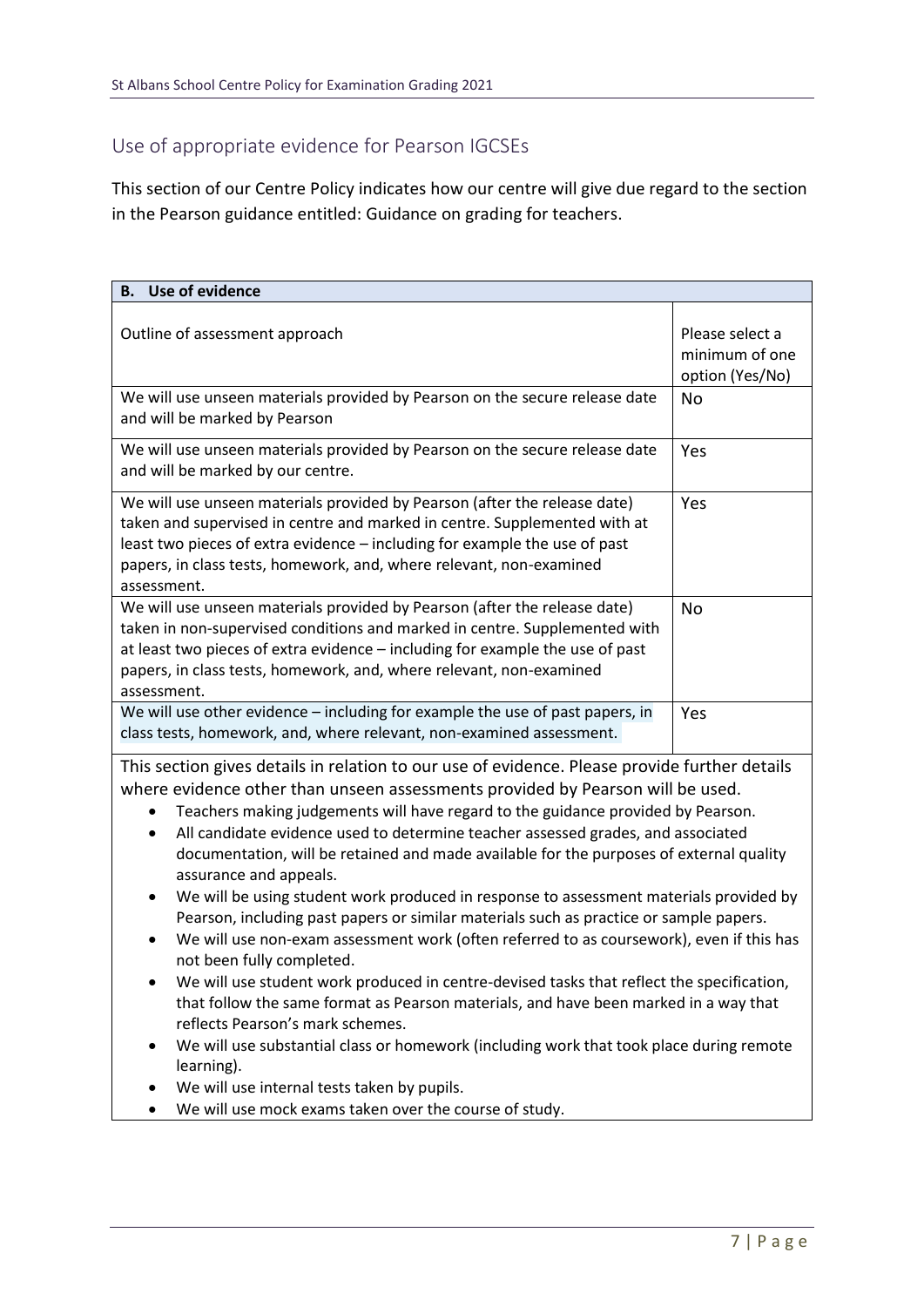#### **Awarding teacher assessed grades based on evidence**

We give details here of our centre's approach to awarding teacher assessed grades*.*

- When determining the Teacher Assessed Grade (TAG), teachers will reflect the standard at which the student is performing now, not their potential. (This is in contrast to the system last year.)
- TAGs will be judged on holistic evidence. The choice of additional summative assessments will be decided by departments and will be consistent across the cohort, except in exceptional cases. These assessments should have been done in School under controlled conditions.
- The grade will indicate the student's demonstrated knowledge, understanding and skills.
- It should be no easier or harder for pupils to achieve a particular grade compared to previous years – the performance standard for a grade has not changed.
- The JCQ document of worked examples has been shared with teachers and this will form the basis of our approach to awarding holistic grades.
- As far as possible, the sources of evidence will be consistent across a class or cohort of students, and we will document the rationale for any instances where consistent evidence is not used for a whole class or cohort.
- We will make pupils aware of the sources of evidence that will form the basis of the grades submitted, although pupils will not be told the final grade that is submitted to the exam board.
- An explanation of the centre approach was given in an online meeting for pupils and parents on Monday 19<sup>th</sup> April.
- Departments will communicate clearly to pupils on the specifics of the grading process at subject level once proposals have been agreed by the Head of Centre.
- Teachers will inform pupils of the marks from each assessment but will not share grades with pupils and parents.
- GCSE mock exam data will be reviewed and measured against the standards set by the exam boards. They may need to be re-graded in line with the grade descriptors set by exam boards.
- Teachers must not be put under pressure by pupils or parents to submit higher grades than the evidence supports. We are obliged to keep records of any such cases and exam boards may interpret them as malpractice.
- Each department should submit a departmental record template and a Head of Department checklist. Any necessary variations for individual students will also be shared with the rest of the Department and with the Head of Centre.
- Our teachers will record how the evidence was used to arrive at a fair and objective grade, which is free from bias.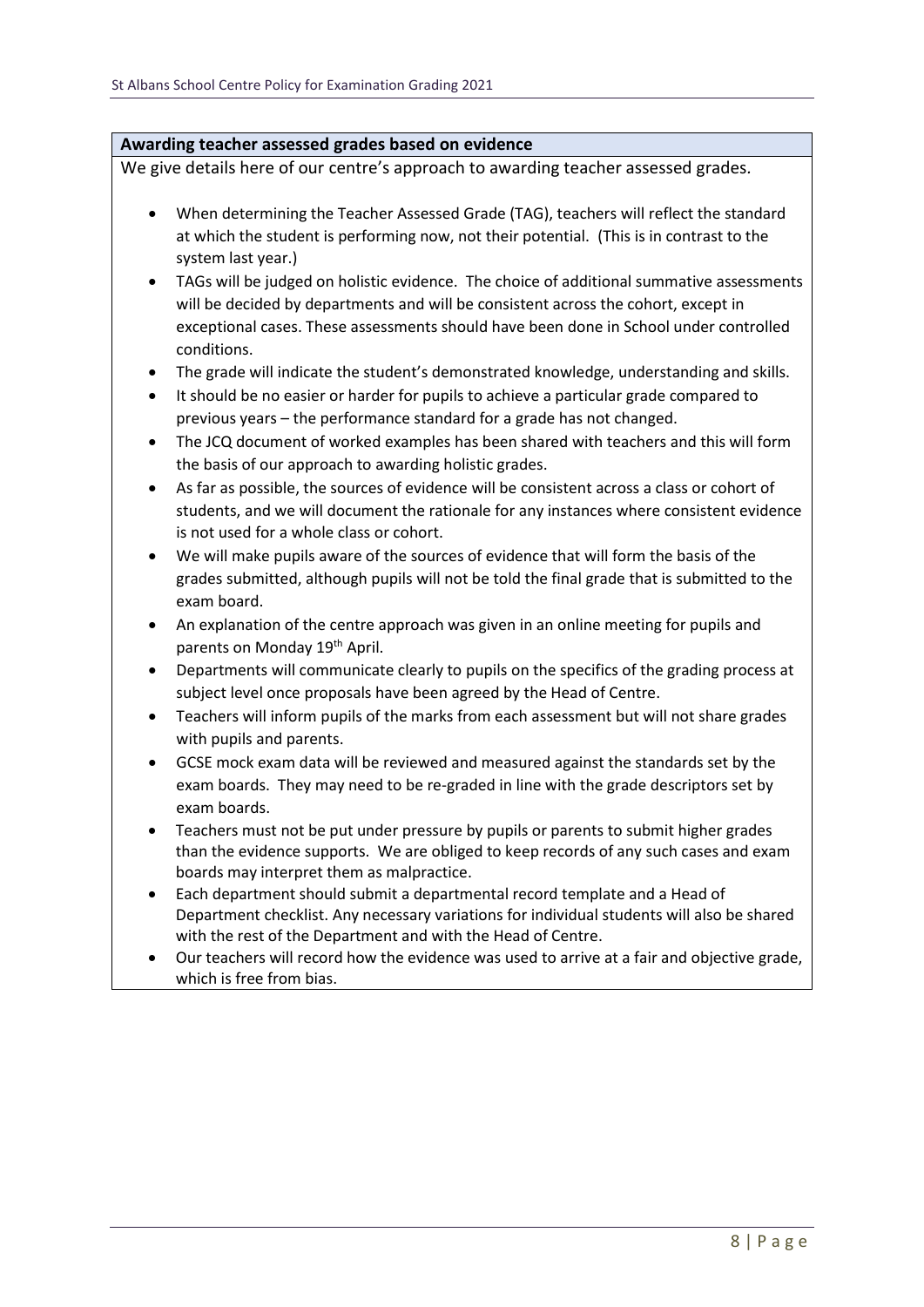#### **Internal quality assurance**

This section gives details of our approach to internal standardisation, within and across subject departments.

- We will ensure that all teachers involved in determining teacher assessed grades read and understand this Centre Policy document.
- Each department will have internal standardisation arrangements so that judgements are consistent. Standardisation and moderation will be carried out (an example of how this may be carried out has been shared with Heads of Departments).
- The guidelines in the exam board materials should be carefully considered and followed closely. Teachers should read grade descriptors carefully to ensure we have not been overly generous or unduly harsh in our judgements.
- All TAGs should be reviewed and signed off by an additional subject teacher (Head of Department or someone deputised by them)
- Quality assurance will be ongoing throughout the TAG process.
- The marking of the evidence from the three assessment points in April/May will take account of the system that has been agreed within the department after reading the relevant guidelines from JCQ and the exam boards. Departments will document the process undertaken.
- Departments will undertake an overview of the quality assurance process as a final check before submission.
- The School will identify where teachers have conflicts of interest and provide appropriate alternative assessment and moderation opportunities.
- All teachers will be provided with training and support to ensure that they take a consistent approach.
- The Assessment Record will form the basis of internal standardisation and discussions between teachers to agree the awarding of teacher assessed grades.
- The Head of Centre and SLT members will review and reflect on individual grading decisions to ensure alignment with the standards as outlined by our awarding organisation(s).
- Where appropriate, we will amend individual grade decisions to ensure alignment with the standards as outlined by our awarding organisation(s).
- The Head of Centre will review and sign off all grading decisions.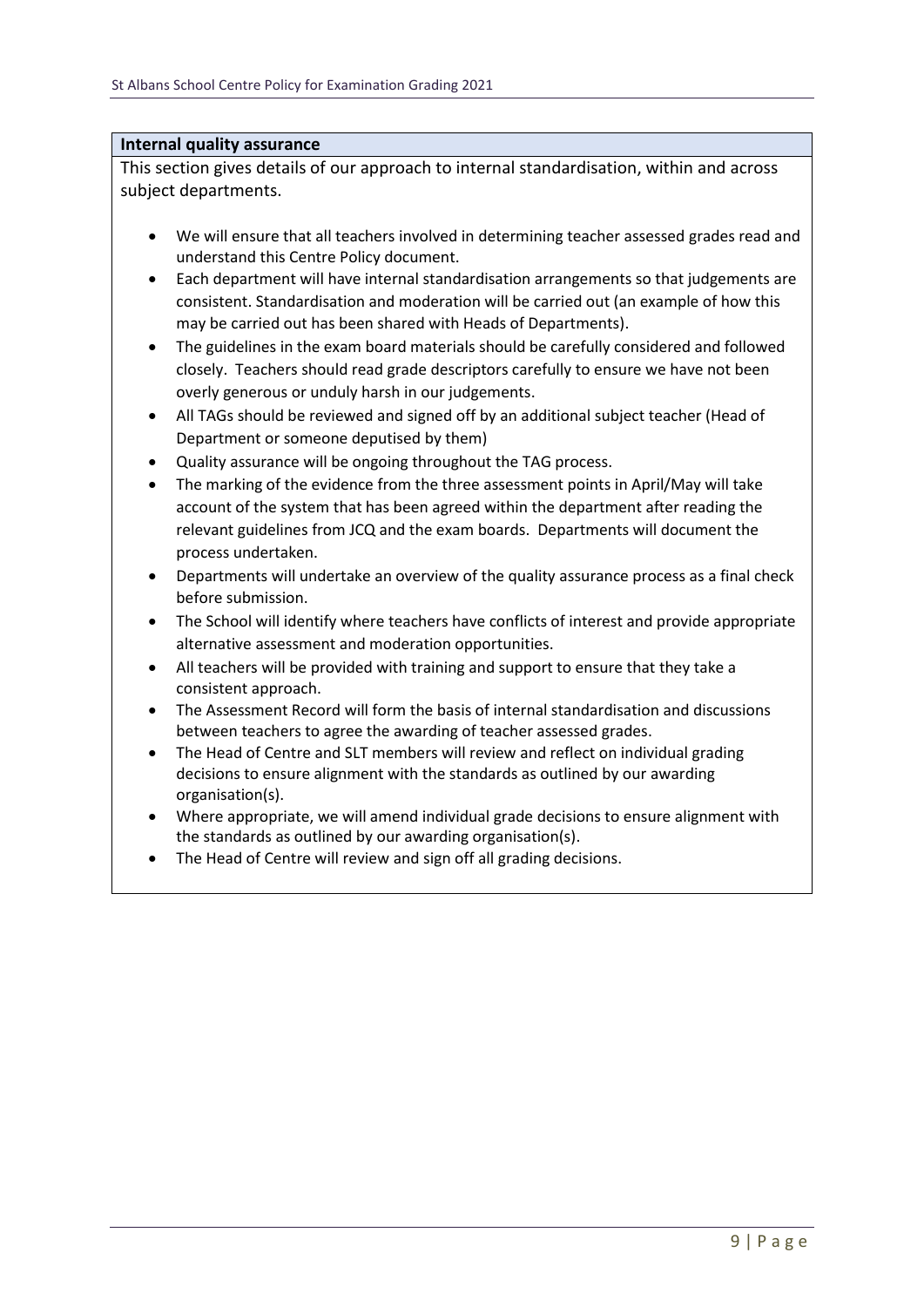#### **Comparison of Teacher Assessed Grades to results for previous cohorts**

This section gives details of our internal process to ensure a comparison of teacher assessed grades at qualification level to results for previous cohorts in our centre taking the same qualification.

- We will compile information on the grades awarded to our students in past June series in which exams set for the current specifications took place (2017 - 2019).
- We will consider the grades for this year's cohort compared to those for cohorts from recent years when exams have taken place (2017, 2018 or 2019) at the appropriate qualification level – for all GCSE subjects or all A level subjects combined. The Assistant Head – Data and Curriculum will provide the data. (Private candidates will be excluded from such comparisons.)
- We will consider the size of the cohorts and the stability of our centre's overall grade outcomes from year to year.
- We will consider both subject- and centre-level variation in our outcomes from year to year during the internal quality assurance process.
- We will prepare a succinct narrative on the outcomes of the review against historic data which, in the event of significant divergence from the qualification-level profiles attained in previous examined years, addresses the reasons for this divergence. This commentary will be available for subsequent review during the QA process.

This section gives details of the approach that our centre will follow if our initial teacher assessed grades for a qualification are viewed as overly lenient or harsh compared to results in previous years.

- We will include grades from international GCSEs because we have previously offered these.
- We will bring together other data sources (such as ALIS and MidYIS) that will help to quality assure the grades we intend to award in 2021.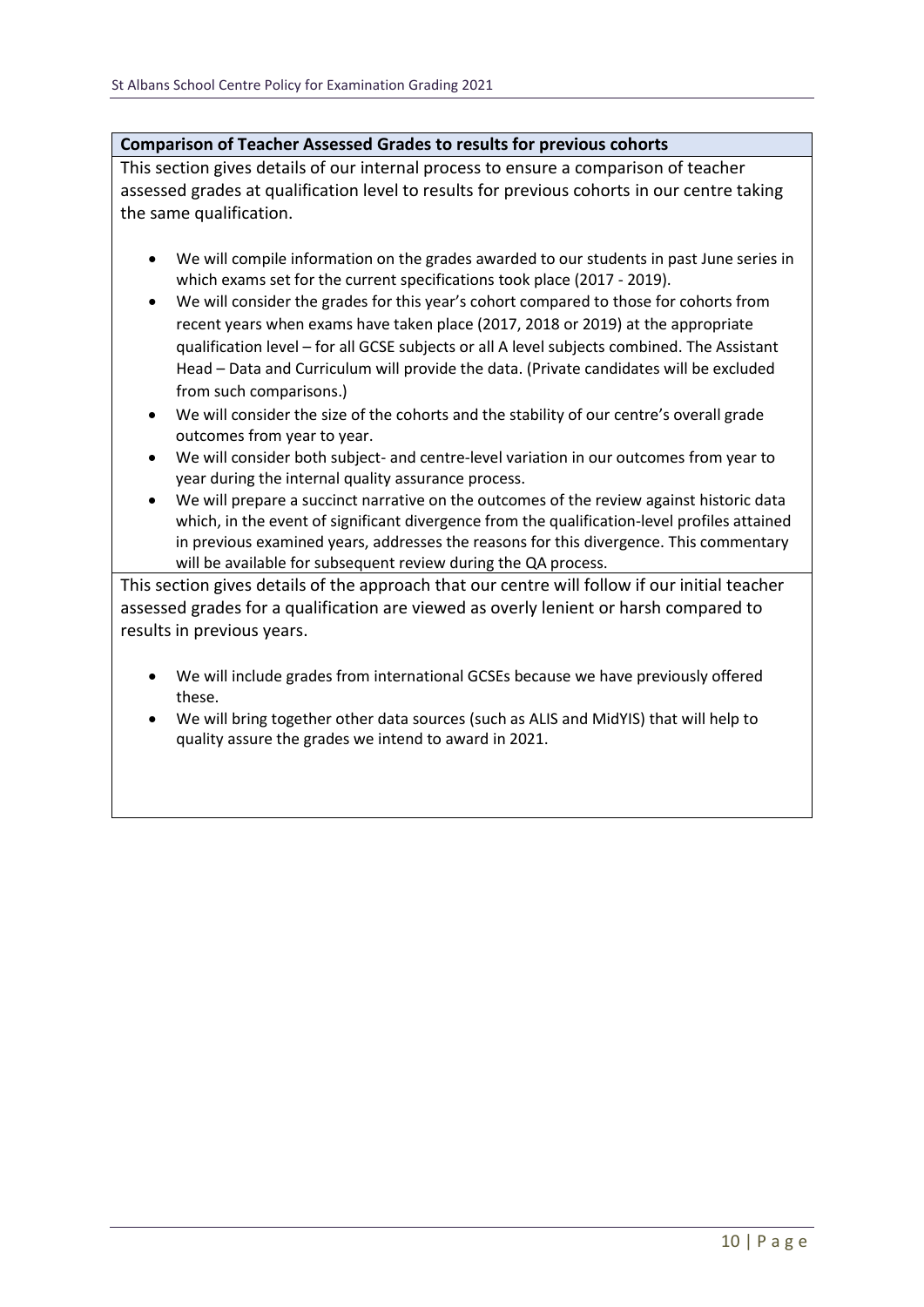#### **Access Arrangements, reasonable adjustments and mitigating circumstances (special consideration)**

This section gives details of our approach to access arrangements and mitigating circumstances (special consideration).

- Extra time and access arrangements will be accommodated throughout the process of assessments in April/May.
- Where a previous assessment has taken place without an agreed reasonable adjustment or access arrangement, we will remove that assessment from the basket of evidence and find alternative evidence.
- Information on access arrangements has been communicated to all teachers via email and to all Heads of Faculty and some Heads of Departments in the Academic and Pastoral Leaders meetings.
- Information for pupils has been sent via email and meetings were held by the Head of Learning Support with pupils on 22/3/21 to explain the arrangements in further detail.
- The Head of Learning Support will have input into the grading decisions taken for pupils with recognised Learning Support needs.
- We will run data checks to check for inconsistencies of grading between different groups, and review LS pupil grades with input from the LS Department.
- Where illness or other personal circumstances might have affected performance in assessments used in determining a pupil's level and grade, we will take account of this when making judgements.
- We will record, as part of the Assessment Record, how we have incorporated any necessary variations to take account of the impact of illness or personal circumstances on the performance of individual pupils in assessments.
- To ensure consistency in the application of Special Consideration, we will ensure all Heads of Departments have read and understood the document:  $JCQ - A$  guide to the special [consideration process, with effect from 1 September 2020](https://www.jcq.org.uk/wp-content/uploads/2020/08/A-guide-to-the-spec-con-process-202021-Website-version.pdf)
- Evidence of special circumstances has been collated from tutors and pastoral teams and parents were asked to let tutors and Heads of Section know about any further issues in the letter during the Easter holidays, and in the briefing on 19<sup>th</sup> April.

#### **Addressing Disruption/Differentiated Lost Learning (DLL)**

This section gives details of our approach to address disruption or differentiated lost teaching in the circumstances of the past two years taking account of the spread of and response to Covid-19.

• Teacher assessed grades will be determined based on evidence of the content that has been taught and assessed for each student.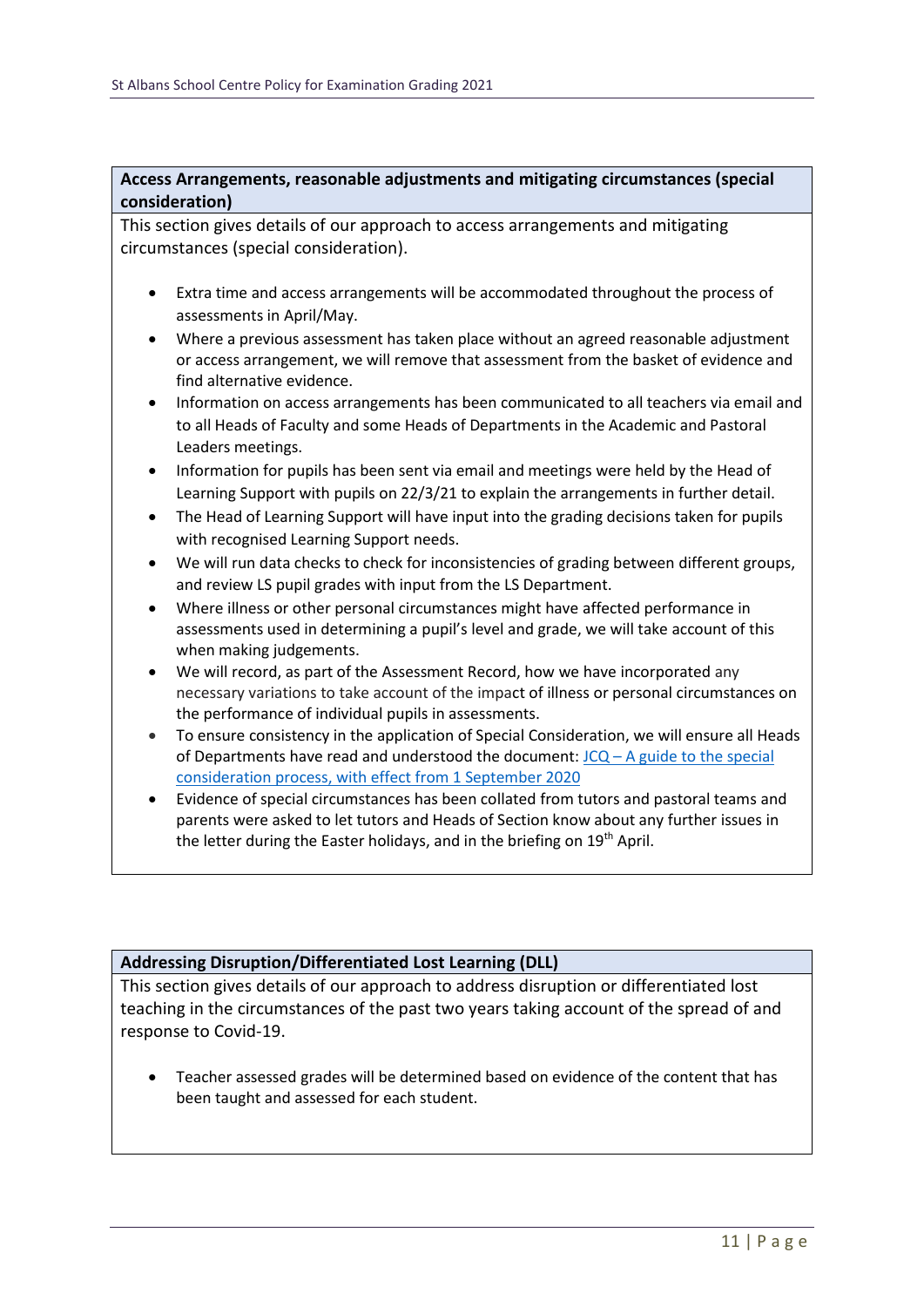#### **Objectivity**

This section gives a summary of the arrangements in place within our centre to ensure objectivity.

Staff will fulfil their duties and responsibilities in relation to relevant equality and disability legislation.

Senior Leaders and Heads of Department and will consider:

- sources of unfairness and bias (situations/contexts, difficulty, presentation and format, language, conditions for assessment, marker preconceptions);
- how to minimise bias (in questions and marking and hidden forms of bias); and
- potential bias in teacher assessed grades.

To ensure objectivity, all staff involved in determining teacher assessed grades will be made aware that:

- unconscious bias can skew judgements;
- the evidence presented should be valued for its own merit as an indication of performance and attainment;
- teacher assessed grades should not be influenced by candidates' positive or challenging personal circumstances, character, behaviour, appearance, socio-economic background, or protected characteristics; and
- unconscious bias is more likely to occur when quick opinions are formed.

Our internal standardisation process will help to ensure that there are different perspectives to the quality assurance process:

- Ofqual guidance to help make objective assessments and how to avoid conscious or unconscious bias or discrimination has been circulated to Heads of Departments.
- $\bullet$  Introductory training on unconscious bias was given to all teachers on 13<sup>th</sup> April 2021.
- Teachers will read and take account of the Ofqual guidance on making objective judgements.
- In respect of equality legislation, we will consider the range of evidence for students of different protected characteristics that are included in our internal standardisation.
- We will run data checks to check for inconsistencies in relation to gender and race and learning needs with a view to identifying potential unconscious bias.
- Anomalies and inconsistencies will be reviewed (and amended if necessary) by the Head of Centre.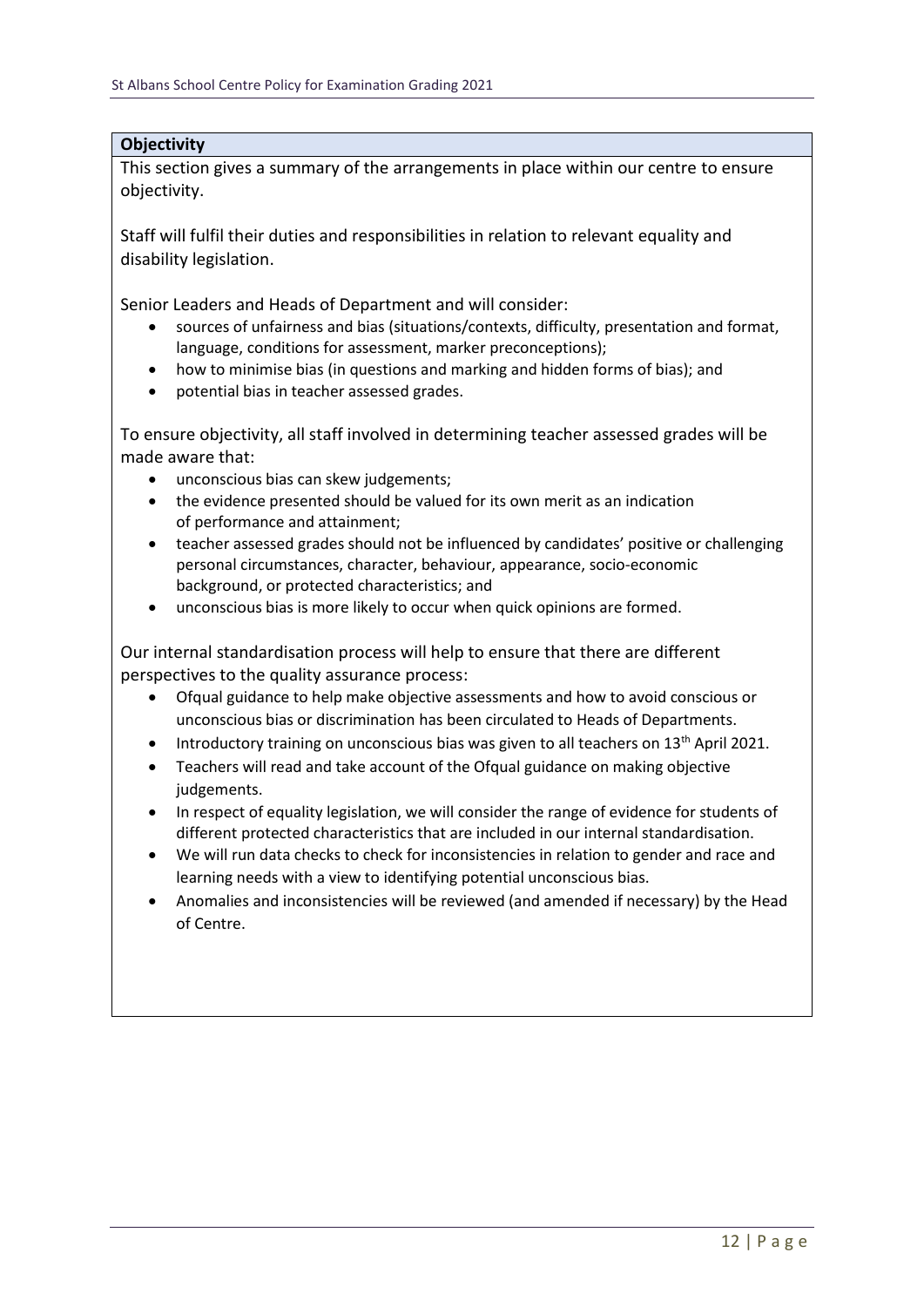#### **Recording Decisions and Retention of Evidence and Data**

This section outlines our approach to recording decisions and retaining evidence and data.

- We will ensure that teachers and Heads of Departments maintain records that show how the process of determining teacher assessed grades operated, including the rationale for decisions in relation to individual marks and grades.
- We will ensure that evidence is collected from a variety of tasks to develop a holistic view of each pupil's demonstrated knowledge, understanding and skills in the areas of content taught.
- We will put in place recording requirements for the various stages of the process to ensure the accurate and secure retention of the evidence used to make decisions.
- We will comply with our obligations regarding data protection legislation.
- We will ensure that the grades accurately reflect the evidence submitted.
- We will ensure that evidence is retained electronically or on paper in a secure centrebased system that can be readily shared with our awarding organisations.
- The following evidence from each department will be collated and submitted in paper form to the Exams Office by 9<sup>th</sup> June:
	- o A copy of the departmental policy for assessment and grading.
	- o A portfolio of evidence (in the form of paper scripts) for each pupil including scripts for AP1, AP2 and AP3 and other evidence if available. (If digital copies are needed for external QA purposes, administrative support will be provided).
	- o Records of any circumstances relevant to the determination of grades.
	- o Records of marks for each pupil
	- o Departmental Assessment Record.
	- $\circ$  A signed cover sheet from each pupil which should be attached to the front of the portfolio.

#### **Authenticating evidence**

This section of our Centre Policy details the mechanisms in place to ensure that teachers are confident in the authenticity of the evidence used in determining the grades, and the process for dealing with cases where evidence is not thought to be authentic.

- Our plan in normal circumstances is to mostly use evidence that has been generated in controlled circumstances on the School site so that teachers are assured of its authenticity.
- In exceptional circumstances, we may have to find alternative evidence for pupils who were unable to undertake the assessments in the normal way. In these circumstances we will only use alternative evidence where teachers are confident that work used is the pupils' own and that no inappropriate levels of support have been given to pupils to complete it, either within the centre or externally
- It is understood that awarding organisations will investigate instances where it appears evidence is not authentic.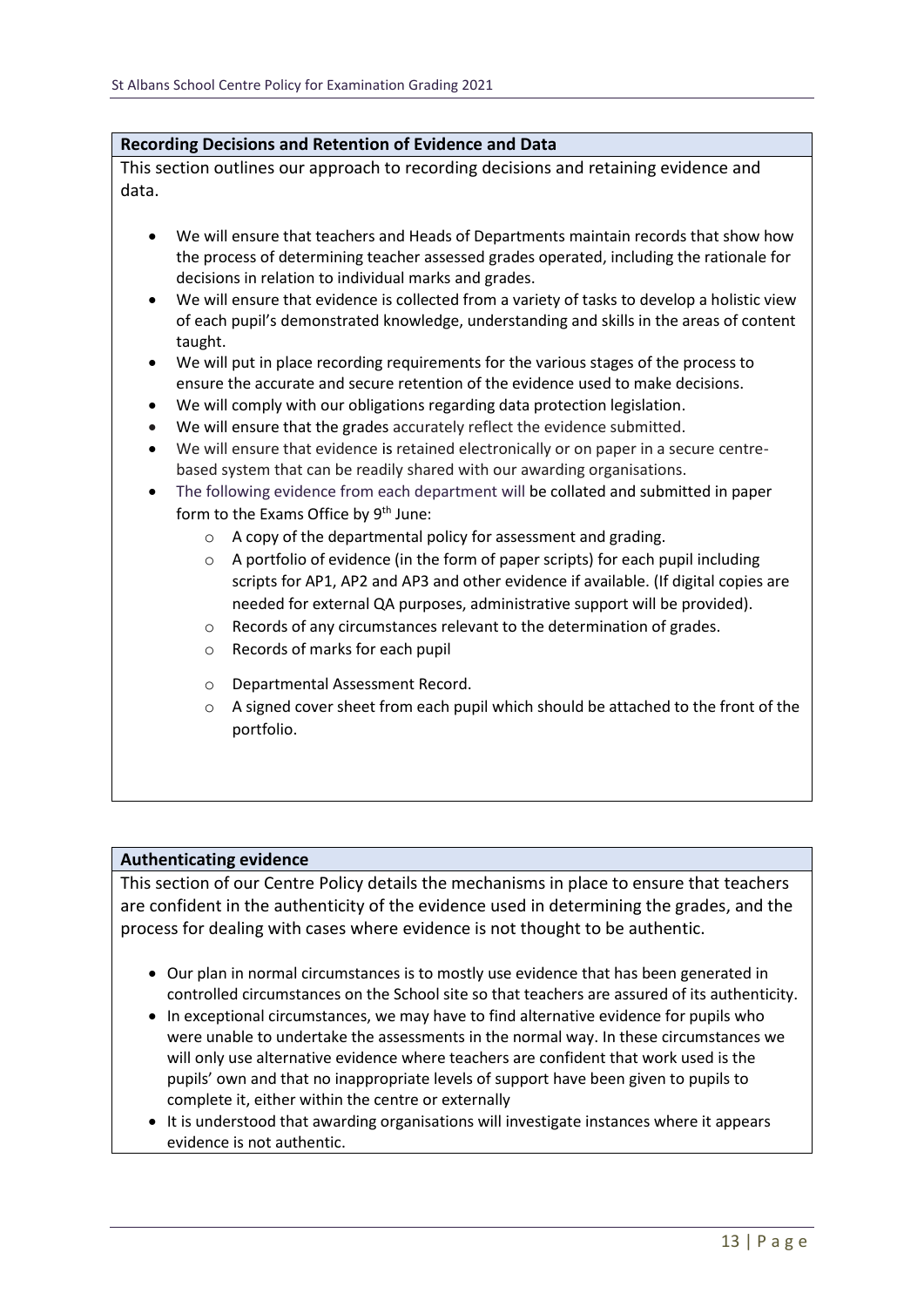#### **Confidentiality**

This section details the measures in place in our centre to maintain the confidentiality of grades, while sharing information regarding the range of evidence on which the grades will be based.

- All staff involved have been made aware of the need to maintain the confidentiality of teacher assessed grades.
- All teaching staff have been briefed on the requirement to share details of the range of evidence on which pupils' grades will be based, while ensuring that details of the final grades remain confidential.
- Relevant details from this Policy, including the requirements concerning sharing details of evidence and the confidentiality requirements, have been shared with parents/guardians.

#### **Malpractice**

This section details the measures in place in our centre to prevent malpractice and, where that proves impossible, to handle cases in accordance with awarding organisation requirements.

- Our general centre policies regarding malpractice, maladministration and conflicts of interest will be reviewed to ensure they address the specific challenges of delivery in Summer 2021.
- All staff involved have been made aware of these policies and have received training in them as necessary.
- All staff involved will be made aware of the specific types of malpractice which may affect the Summer 2021 series including:
	- o breaches of internal security,
	- o deception,
	- o improper assistance to students,
	- o failure to appropriately authenticate a student's work,
	- o over-direction of students in preparation for common assessments,
	- $\circ$  centres submitting grades supported by evidence that they know to be inaccurate,
	- $\circ$  centres entering students who were not originally intending to certificate a grade in the Summer 2021 series,
	- $\circ$  failure to engage as requested with awarding organisations during the External Quality Assurance and appeal stages; and
	- o failure to keep appropriate records of decisions made and teacher assessed grades.
- The consequences of malpractice or maladministration as published in the JCQ guidance: [JCQ Suspected](https://www.jcq.org.uk/exams-office/malpractice/jcq-suspected-malpractice-policies-and-procedures-2019-2020) Malpractice: Policies and Procedures, including the risk of a delay to students receiving their grades, and extending up to, and including, removal of centre status will be outlined to all relevant staff.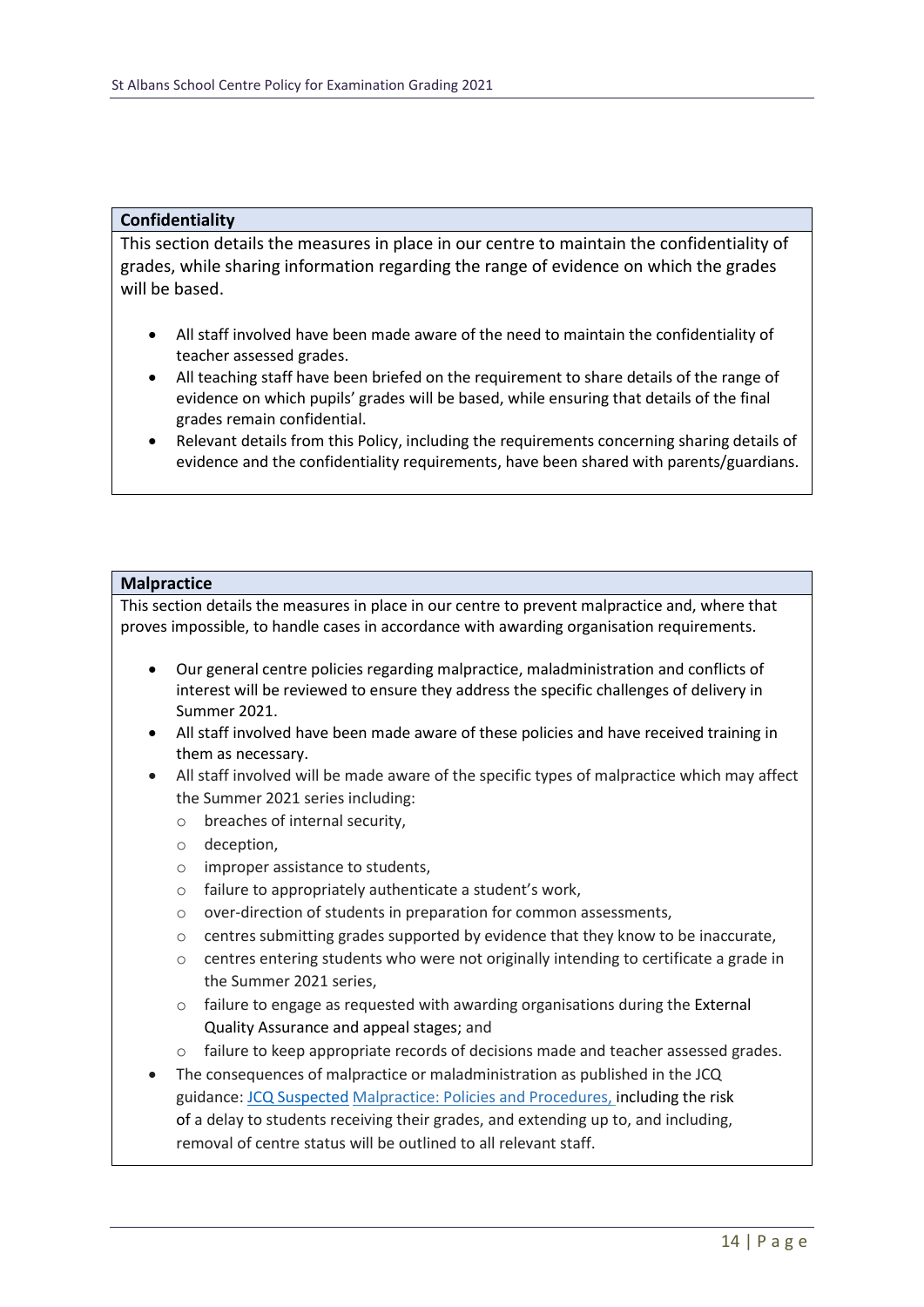#### **Conflicts of Interest**

This section details our approach to addressing conflicts of interest, and how we will respond to such allegations

- To protect the integrity of assessments, all staff involved in the determination of grades must declare any conflicts of interest, such as family relationship to pupils to our Head of Centre for further consideration.
- Our Head of Centre will take appropriate action to manage any conflicts of interest arising with centre staff in accordance with the JCQ documents- [General Regulations](https://www.jcq.org.uk/wp-content/uploads/2020/09/Gen_regs_approved_centres_20-21_FINAL.pdf)  [for Approved Centres, 1 September 2020 to 31 August 2021.](https://www.jcq.org.uk/wp-content/uploads/2020/09/Gen_regs_approved_centres_20-21_FINAL.pdf)
- We will also carefully consider the need to separate duties and personnel in order to ensure fairness in later processes of reviews and appeals.
- External QA will be used where the conflict of interest involves a Head of Department.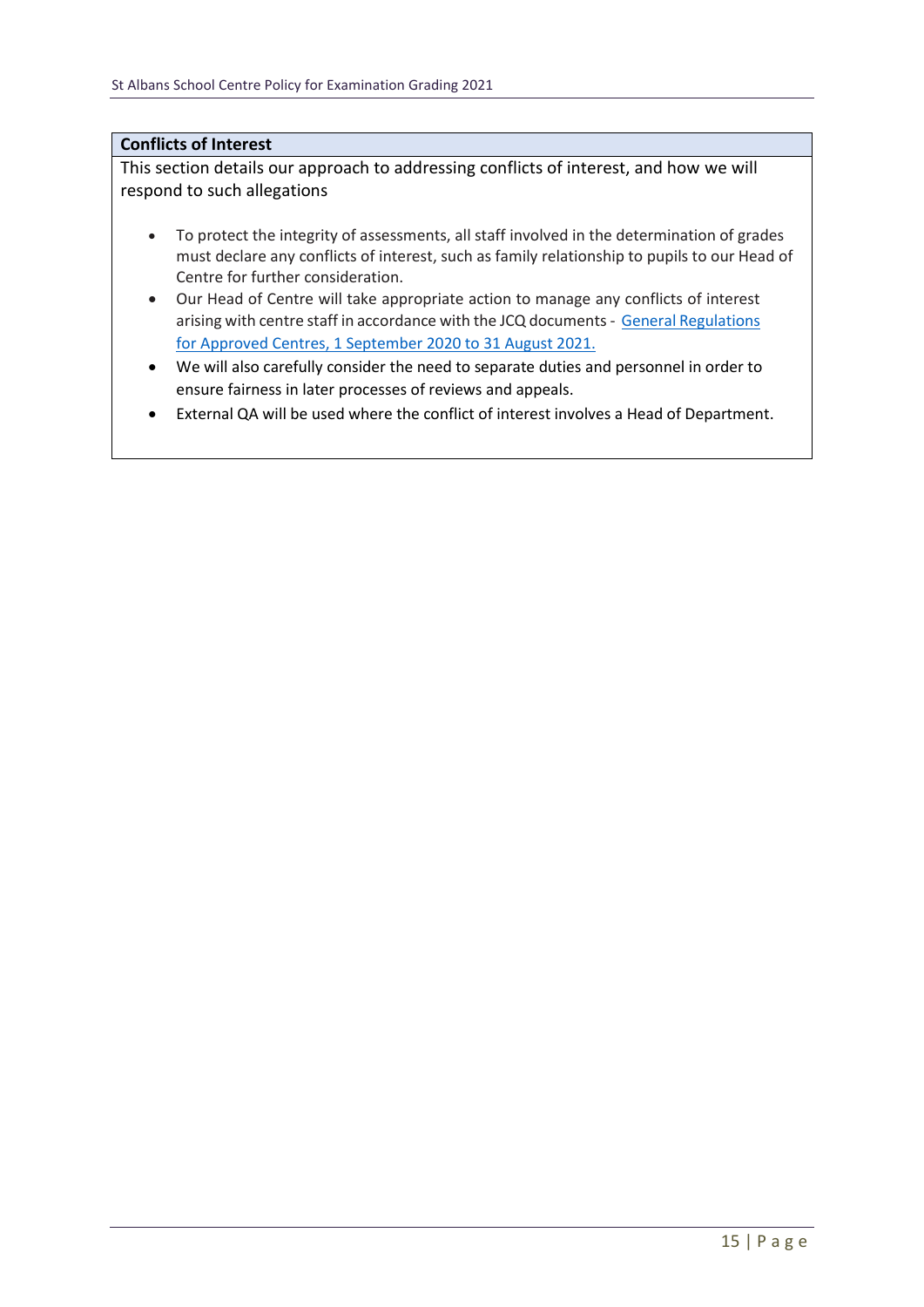#### **Private Candidates**

This section details our approach to providing and quality assuring grades to Private Candidates.

- Our aim is that our arrangements for assessing Private Candidates to arrive at appropriate grades will be the same as the approaches utilised for internal candidates as far as possible.
- We will accept private candidates who are former pupils of the School, but only if they sit assessments in the School environment that can be authenticated.
- NEAs will be used where available.
- The Exams Officer has sent a letter from the Deputy Head Teaching and Learning to all those not on the current School roll who have expressed an interest in entering as candidates this summer explaining our rationale.
- They will have opportunity to sit assessments at the same time as the rest of the cohort but will be invigilated separately to maintain COVID safety.
- If private candidates cannot sit the assessments in School with the rest of their cohort for good reasons, we will show flexibility in line with the JCQ guidance and any divergences from our approach for internal candidates will be recorded on the appropriate class/student documentation.
- In undertaking the review of cohort grades in comparison with our centre results profiles from previous examined years, the grades determined by our centre for Private Candidates will be excluded from our analysis.

#### **External Quality Assurance**

This section outlines the arrangements we have in place to ensure the relevant documentation and assessment evidence can be provided in a timely manner for the purposes of External Quality Assurance sampling, and that staff can be made available to respond to enquiries.

- All staff involved have been made aware of the awarding organisation requirements for External Quality Assurance as set out in the JCQ Guidance.
- All necessary records of decision-making in relation to determining grades will be properly kept and made available for review as required.
- All evidence on which decisions on the determination of grades have been made will be retained and made available for review as required.
- Instances where evidence used to decide teacher assessed grades is not available, for example where the material has previously been returned to pupils and cannot now be retrieved, will be clearly recorded on the appropriate documentation.
- All staff involved have been briefed on the possibility of interaction with awarding organisations during the different stages of the External Quality Assurance process and will be able to respond promptly and fully to enquiries, including attendance at Virtual Visits should this prove necessary.